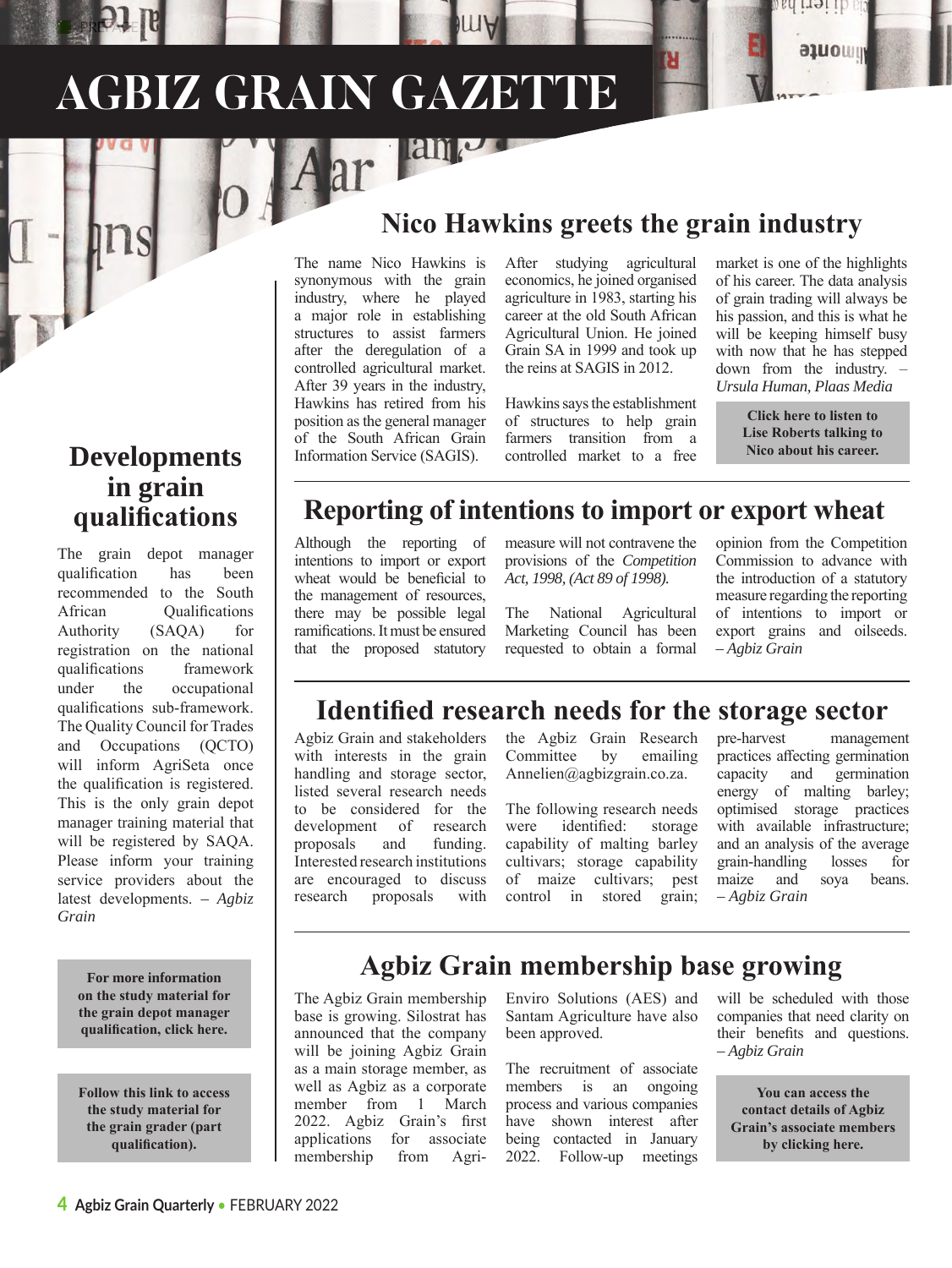

## **Amendments to grading regulations for maize**

The amendments to the grading regulations for maize were submitted to the Department of Agriculture, Land Reform and Rural Development. The amendments are anticipated to be implemented before the commencement of the new marketing season on 1 May 2022.

Agbiz Grain, in collaboration with grading experts, has identified additional elements that could be considered for further revision within the grading regulations to be submitted. All industry roleplayers, including Agbiz Grain, will be provided with an opportunity to comment on the revised regulation before the implementation thereof. – *Agbiz Grain* 

#### **EISA online workshop to be hosted in 2022**

AgriSeta will request two proposed dates from the Quality Council for Trades and Occupations (QCTO) for Agbiz Grain to set up an external integrated summative assessment (EISA) online workshop in the first quarter of 2022. The session will be facilitated by QCTO.

Joining the session will be members of the Community of Expert Practitioners (CEP), appointed by the grain handling industry via Agbiz Grain, which will consist of subject matter experts in grain handling and storage. Lizelle Jacobs and Herman van Deventer of AgriSeta will act as moderators.

Training providers are required to register with Agbiz Grain via Annelien@agbizgrain.co.za to attend the EISA online workshop in 2022. – *Agbiz Grain*

**Follow the link to access the contact details of [the training providers listed with Agbiz Grain.](https://www.agbizgrain.co.za/training/training-providers)** 

# **Considerations needed regarding the GSCI**

The Johannesburg Stock Exchange (JSE) can easily adopt the Grain Storage Cost Index (GSCI) to update the annual change in the JSE storage rates. However, the GSCI is published only once a year compared to the monthly publication of the producer price index (PPI).

The JSE has three different marketing years starting on the first trading day of March, May and October. An agreement is needed on how the annual publication of the GSCI will be implemented to adjust the annual storage rate of the JSE at the start of each marketing year.

The industry, as represented by the JSE Advisory Committee, needs to be convinced that the introduction of the GSCI will be an improvement in the interest of all stakeholders. The JSE also needs to agree on the adoption of the GSCI. The GSCI proves to be less volatile than the respective PPI's applicable to March, May and October. – *Agbiz Grain*

# **Statutory measure for weekly producer deliveries of grains**

The administrator of the Maize and Winter Forum Steering Committee has drafted letters in support of the statutory measure for the weekly producer deliveries of soya beans, sunflower seed, maize and wheat expected to be introduced in 2022. This follows after Agbiz Grain indicated early in 2021 that the voluntary submission of the weekly producer deliveries for soya beans and sunflower seed will be discontinued by the end of February 2022, maize by the end of April 2022, and wheat by the end of September 2022. Currently the voluntary submission of the weekly producer delivery information is not inclusive throughout the industry. – *Agbiz Grain*

# **Comments to be submitted on SOP for assignees**

On 13 December 2021, the Department of Agriculture, Land Reform and Rural Development (DALRRD) requested that affected stakeholders submit their comments on the Standard Operating Procedure or SOP for assignees. The comments are necessary in order to reach agreement on modalities for the introduction of inspection services in the grain handling and storage sector. The DALRRD indicated that it will not accept any request for meetings with sectors before comments have been received from stakeholders by 15 February. – *Agbiz Grain*